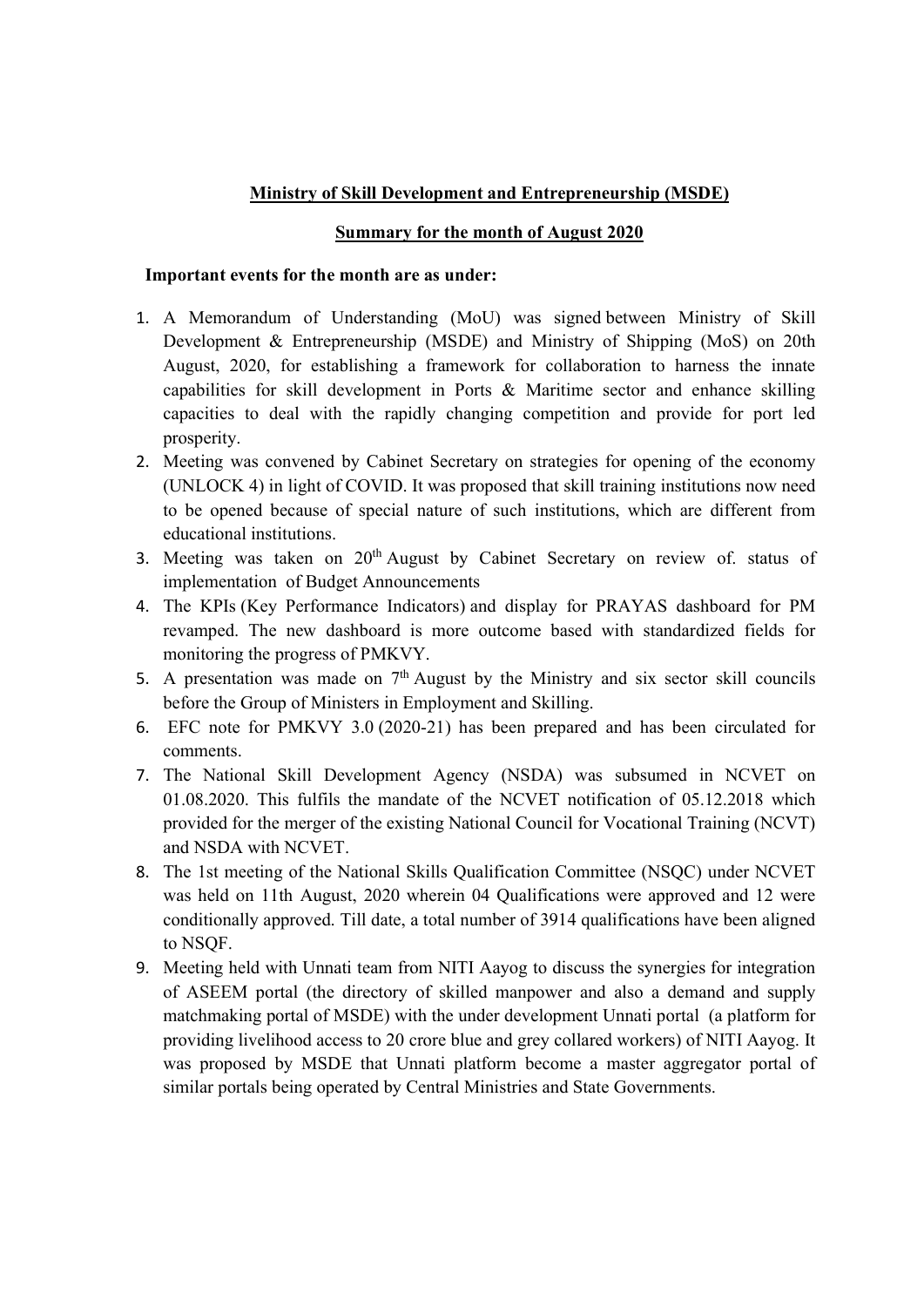- 10. A meeting of Standing Committee on Labour was held on  $7<sup>th</sup>$  Aug 2020, wherein the committee was briefed on the various measures undertaken by MSDE for inter-state migrant, unorganized and informal sector workers.
- 11. The Standing Committee on External affairs took a briefing with MSDE on 11/08/2020 on the subject, "COVID 19 Pandemic - Global Response, India's Contribution and the way forward".
- 12. A strategy note has been prepared and is under circulation for weeding out fly-by-night training providers. The proposal is to strengthen the existing mechanism and introduce additional provisions under PMKVY 3.0 for selection and retention of credible/reputed training providers.
- 13. Nomination and selection process completed for the annual Kaushalachrya awards. Kaushalachrya awards has been constituted to recognize outstanding contributions of trainers under skilling ecosystem. The awards shall be conferred on  $10<sup>th</sup>$  Sept. 2020.
- 14. The pre-training activities has been completed for training of migrant workers in the districts identified under GKRA. Training will start after September 21 as per Unlock 4.0 provisions..
- 15. New Monitoring tasks for Sector Skill Councils defined which includes onboarding of Industries on ASEEM and Apprenticeship portals, development of blended/online training curriculum and content, development of Sectoral Centers of Excellences and Creation of directory of enterprises for the sector.
- 16. Extensive consultation held with shareholders of NSDC to finalize the shareholders agreement and revised draft prepared.
- 17. A concept note for the formalization of apprenticeship in informal sector has been prepared and under circulation. Two very light models have been proposed for this formalization with minimal disruption to the trainees and employers.
- 18. The 1<sup>st</sup> Meeting of the Monitoring Committee for Mahatma Gandhi National Fellowship (MGNF) programme under the chairmanship of Secretary, MSDE was held on  $17<sup>th</sup>$  August 2020 to review the progress of the MGNF programme and provide approval on various issues.
- 19. A number of steps were taken regarding Health sector job role mapping of 15 countries for mobility and migration of labour. A virtual conference was held on  $27<sup>th</sup>$  August 2020 with DFID, Skills for health and UK skills for discussing about the qualification requirements UK and India regarding the health sector job roles. In the 11<sup>th</sup> JWG held on  $26<sup>th</sup>$  August, 2020 with Germany, the issue of health sector mapping was discussed and it was suggested that an expert group (with MSDE, MEA and German Embassy) as sub working group under the current MoU would be created to decide the further course of action. For other countries Letters/ emails were sent to Ministry of External Affairs/ Embassy at all countries in this regard, requesting for video conferencing with the regulatory authorities of these countries.